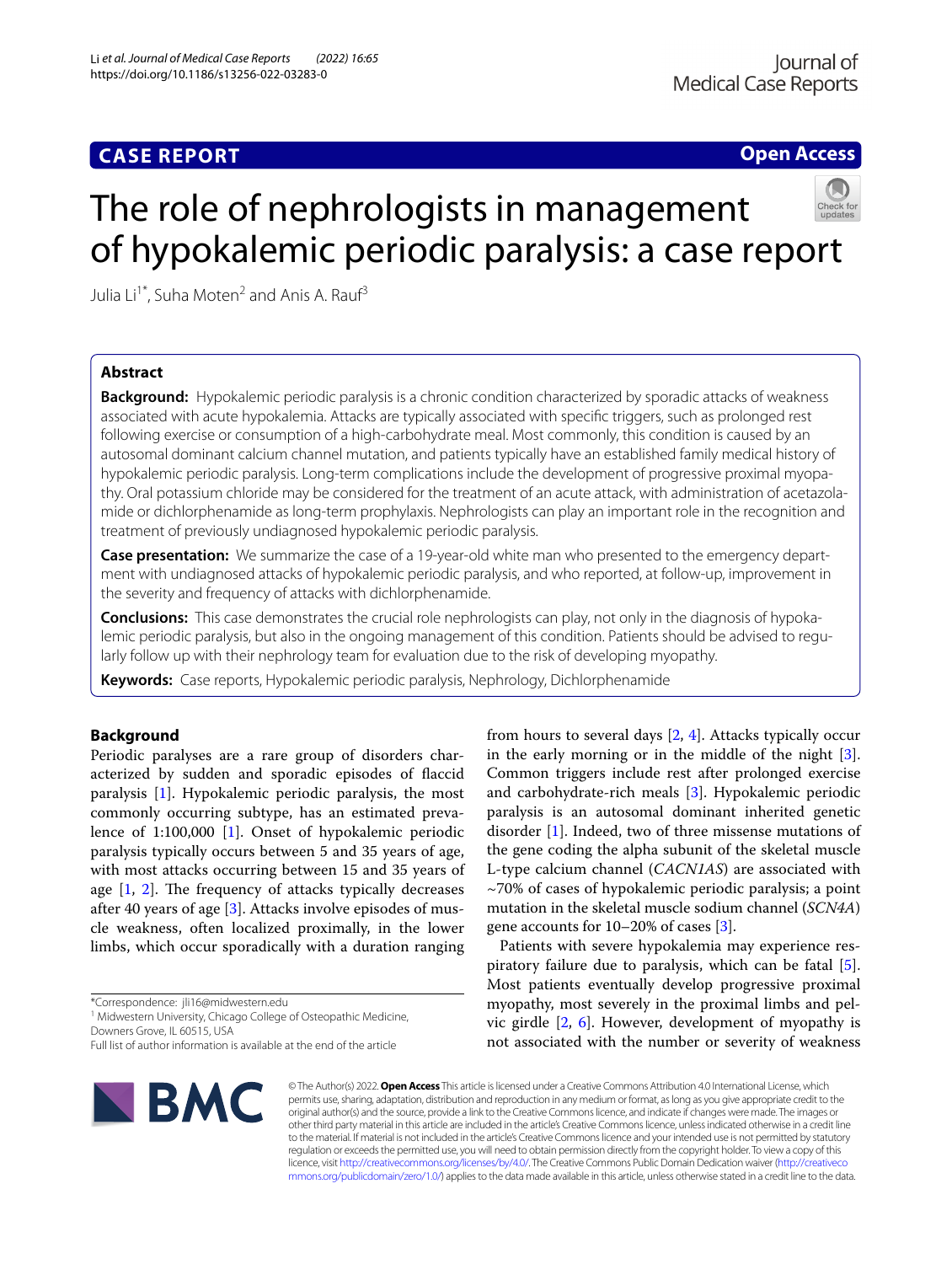

<span id="page-1-0"></span>episodes during the lifetime of a patient [[2\]](#page-3-1). Given the impact of hypokalemic periodic paralysis attacks on patients, proper diagnosis and management of this condition is paramount  $[4]$  $[4]$ . We present a case report to highlight the important role of nephrologists in the recognition and treatment of previously undiagnosed hypokalemic periodic paralysis.

# **Case presentation**

A 19-year-old white man presented to the emergency department (ED) for evaluation of weakness, nausea, and vomiting that began 2 days prior (Fig. [1\)](#page-1-0). The patient had a personal medical history of chronic hypokalemia and his father had been diagnosed with hypokalemic periodic paralysis; there was no other family history of renal or neurologic disease. Similar episodes had occurred since the onset of puberty at age 11 years. These episodes are presumed to be associated with exposure to cold weather, intense physical activity, or rest for prolonged periods, with the long-term history of hypokalemia. The patient reported occasional marijuana use and was previously counseled

about the possibility of cannabinoid hyperemesis syndrome causing symptoms. He denied illicit drug, alcohol, or tobacco use. Laboratory testing was conducted in the ED, with the only markedly abnormal result being a serum potassium level of 2.2 mmol/L, indicating hypokalemia. This electrolyte imbalance resulted in a nephrology consult. Serum magnesium, chloride, and glucose levels were elevated (1.7 mg/dL, 111 mmol/L, and 104 mg/dL, respectively). Cannabinoid testing was positive. Serum blood urea nitrogen (10 mg/dL) and serum creatinine levels (0.98 mg/dL) were normal. Physical examination was notable only for generalized muscle weakness.

The patient was previously prescribed oral potassium chloride 20 mEq/15 mL daily during acute attacks, which improved weakness within  $\sim$ 1–2 hours. The patient reported previous hospitalizations for intravenous potassium chloride administration for attacks of weakness due to severe nausea, which prevented oral potassium chloride ingestion, as was the case during this current visit. The frequency of hypokalemic attacks and hospitalizations related to these attacks have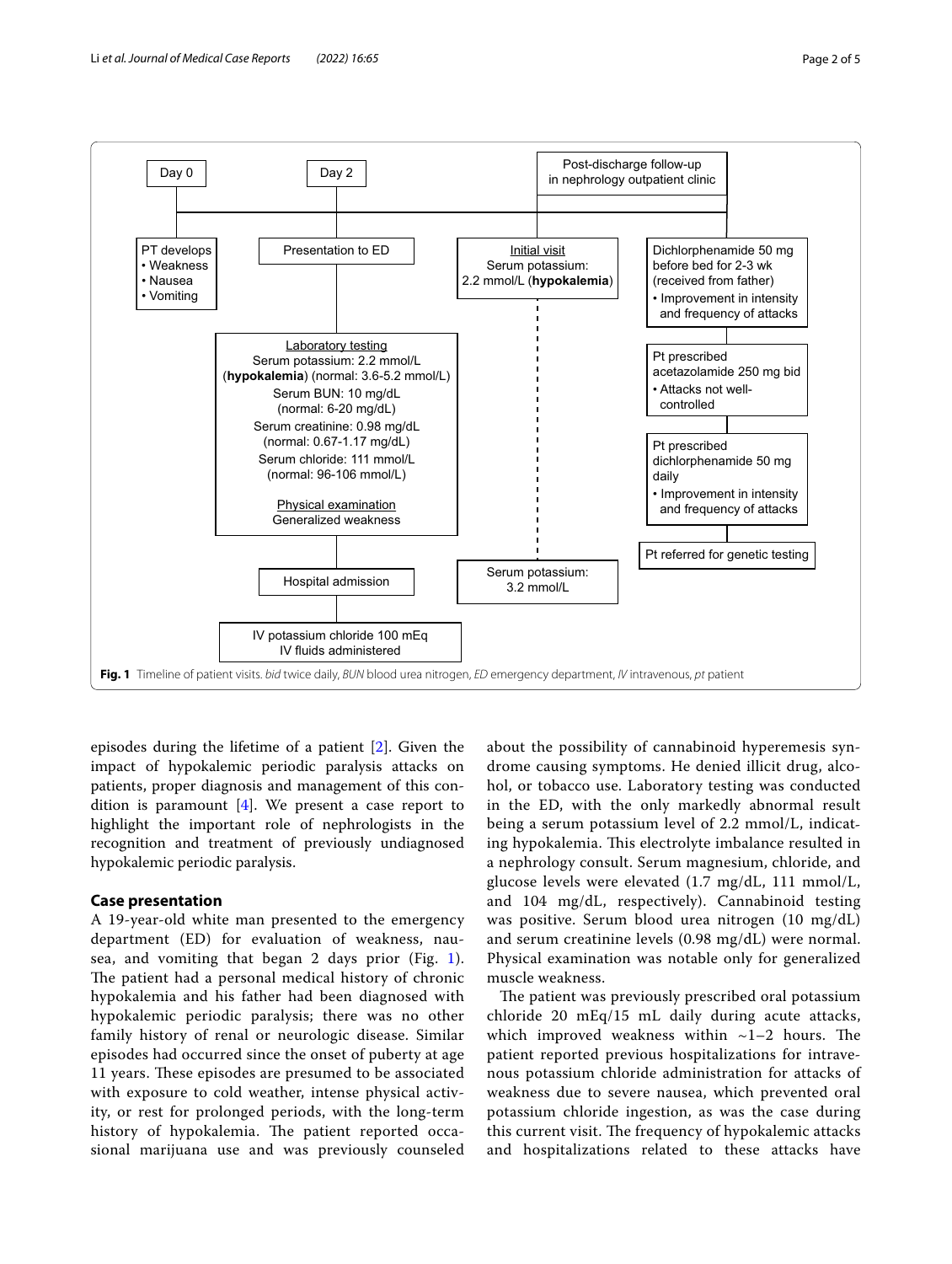increased with the patient's age. The patient reported numerous hypokalemic attacks, with ten resulting in ED visits in the previous year. The patient presented with a potassium level of 1.8 mmol/L at one of these visits.

For the current attack, the patient's condition improved with potassium repletion (100 mEq) and several liters of intravenous fuid over several days during hospitalization. His condition improved in 2 days, and he was advised to follow a high-potassium diet. During follow-up in the nephrology outpatient clinic, the patient presented with a low potassium level (Fig [1](#page-1-0)). Since hospital discharge, he began taking dichlorphenamide tablets, which he received from his father, 50 mg once daily at bedtime for 2–3 weeks. He noted less frequent and severe symptoms. Although he reported improvement with dichlorphenamide, his insurance required an initial trial of acetazolamide 250 mg twice daily, which he received at discharge. At this time, the patient noted that his father had previously received acetazolamide but experienced no symptom improvement, warranting a switch to dichlorphenamide. A few weeks later, the patient stated that his condition was not well controlled with acetazolamide, and he was prescribed dichlorphenamide 50 mg daily, which improved the intensity and frequency of weakness. In his most recent nephrology follow-up, the patient reported continued symptom improvement. At followup, his serum potassium level was 3.2 mmol/L. Genetic testing is pending.

# **Discussion and conclusions**

This case report underscores the important role nephrologists can play in the recognition and chronic management of hypokalemic periodic paralysis. Although this patient did not have abnormal kidney function or renal disease, nephrologists consulted for acute electrolyte management made the connection between the patient and family medical histories to establish the diagnosis of hypokalemic periodic paralysis. Given the association of hypokalemic periodic paralysis with potassium imbalance and acute attacks of weakness, this is a condition that nephrologists may encounter in clinical practice.

Diferential diagnosis of hypokalemic periodic paralysis includes syndromes that cause acutely low potassium levels, including type I or type II renal tubular acidosis. Type I renal tubular acidosis is a distal tubular disorder marked by hydrogen ion secretion impairment, which can be caused by genetic defects, autoimmune conditions, or medications (e.g., lithium, amphotericin B) [[7\]](#page-4-2). However, type I renal tubular acidosis can be distinguished from hypokalemic periodic paralysis by alkaline urine, despite a normal anion gap metabolic acidosis [\[7](#page-4-2)].

Type II renal tubular acidosis is a proximal tubular disorder characterized by impaired bicarbonate resorption [[8\]](#page-4-3). Similar to type I renal tubular acidosis, patients experience normal anion gap metabolic acidosis; however, patients with this disorder can acidify urine [[7,](#page-4-2) [8\]](#page-4-3). Patient medical history can be considered when distinguishing type II renal tubular acidosis from hypokalemic periodic paralysis. Type II renal tubular acidosis is associated with conditions that include cystinosis, Lowe's syndrome, and Wilson's disease, and with the use of some medications (i.e., cisplatin, topiramate, valproate) [\[9](#page-4-4)]. In contrast, hypokalemic periodic paralysis is associated with specifc triggers and a strong family medical history [\[2](#page-3-1)].

Other diferential diagnoses that need to be considered include other conditions characterized by muscle weakness (e.g., myasthenia gravis) [[10](#page-4-5)]. However, unlike the episodic muscle weakness associated with hypokalemic periodic paralysis, the weakness associated with myasthenia gravis tends to be predictable in that it is typically preceded by exertion and, unlike hypokalemic periodic paralysis, involvement of extraocular and bulbar muscles is common  $[10, 11]$  $[10, 11]$  $[10, 11]$ . Other myopathies that can be considered include botulism, Guillain–Barré syndrome, and tick bite-related paralysis  $[10]$  $[10]$ . These myopathies can be diferentiated from hypokalemic periodic paralysis by obtaining a thorough patient history (e.g., travel, known insect bite, sensory changes). It is also important to rule out hyperthyroidism, a potential cause of acquired hypokalemic periodic paralysis.[[10](#page-4-5)]. In contrast to patients with familial hypokalemic periodic paralysis, patients with thyrotoxic periodic paralysis experience acute attacks during a hyperthyroid state, and symptoms discontinue once the hyperthyroidism is adequately treated.

Hypokalemic periodic paralysis should be considered in patients with a medical history of chronic hypokalemia or intermittent episodes of acute weakness associated with a trigger(s) [\[2](#page-3-1)]. Nephrologists should query patients regarding family medical history and previous hospitalizations for similar symptoms. Previous use of potassium chloride or patient familiarity with acetazolamide or dichlorphenamide may be indicative of hypokalemic periodic paralysis. Nephrologists who manage patients with hypokalemic periodic paralysis should recommend genetic counseling and ensure patients understand the heritability of the disease. Because most cases are attributed to an autosomal dominant mutation, patients of child-bearing age or those with children need to understand the increased likelihood of their offspring having the same condition. A review of the early-stage symptoms that may present is important to include in patient education and ongoing discourse with families. Additionally, nephrologists should emphasize the importance of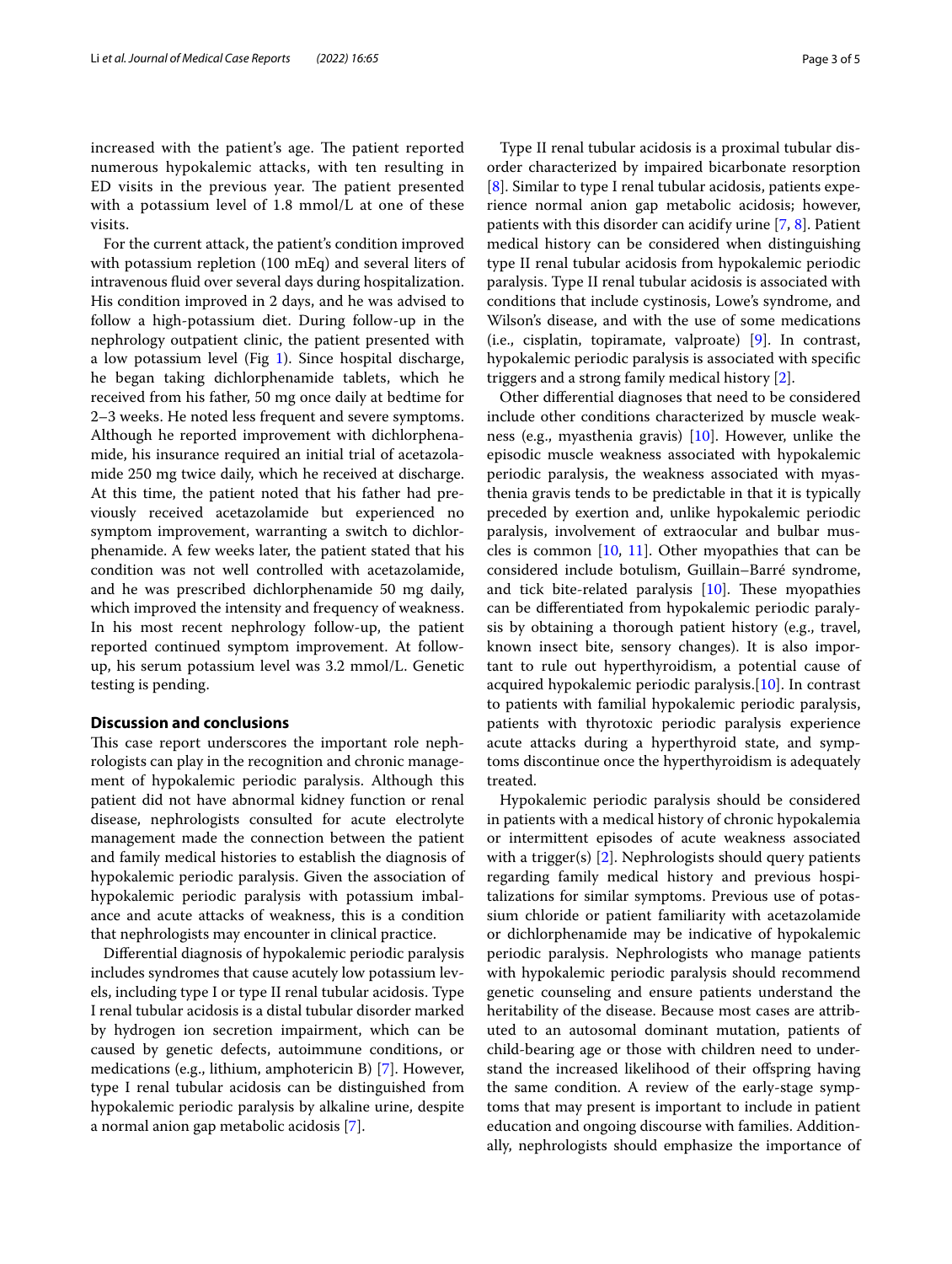routine follow-up visits for ongoing evaluation and disease management.

When patients present with muscle weakness, hypokalemia, and a family medical history of hypokalemic periodic paralysis, further diagnostic testing is not required. Genetic testing may not always be defnitive due to potentially unidentifed genetic mutations that cause hypokalemic periodic paralysis. Electromyography could demonstrate reduced compound muscle action potential during acute attacks or during an exercise test in which the electrical activity of the muscle is recorded [\[2](#page-3-1), [10](#page-4-5)]. A decrease of  $\geq$ 40% in compound muscle action potential amplitude from its maximum value during or after exercise is considered indicative of hypokalemic periodic paralysis [[2](#page-3-1)].

Treatment of acute attacks of hypokalemic periodic paralysis includes oral potassium chloride 1 mEq/kg body weight per day, with the potential for an additional 0.2–0.4 mEq/kg body weight if patients do not experience improvement within 30 minutes (maximum, 200– 250 mEq/day) [[2\]](#page-3-1). For patients who cannot swallow oral tablets, intravenous potassium chloride may be administered [dosing not to exceed 40 mEq/L (maximum, 20 mEq/h and 200 mEq/d)] [\[2](#page-3-1)]. Because of the range of change in potassium levels that can occur during an acute attack of hypokalemic periodic paralysis, it is important to routinely monitor for electrocardiogram changes (e.g., ST-segment depression, U waves, and T-wave inversion and fattening) that are associated with hypokalemia.[[12\]](#page-4-7)

Acetazolamide, a carbonic anhydrase inhibitor that can be used as prophylactic therapy, is efective in approximately half of patients with hypokalemic periodic paralysis [[2,](#page-3-1) [13](#page-4-8)]. It is hypothesized that the systemic acidosis created by facilitating sodium bicarbonate excretion can reduce susceptibility to attacks, although the mechanism is unclear [[2\]](#page-3-1). Twice-daily dichlorphenamide, another carbonic anhydrase inhibitor, signifcantly decreased the median number of attacks, severity-weighted attack rate, and duration of attacks compared with placebo in a 9-week randomized, controlled study ( $p = 0.02$ , all comparisons) [[14\]](#page-4-9). Dichlorphenamide signifcantly improved several aspects of patient quality of life compared with placebo  $[14]$  $[14]$ . Furthermore, efficacy was maintained with long-term (up to 1 year) open-label dichlorphenamide treatment [[14\]](#page-4-9). Nephrolithiasis is a common adverse efect associated with acetazolamide and, rarely, with dichlorphenamide, and may warrant further management by nephrologists [\[2](#page-3-1)].

In conclusion, nephrologists play a key role in the diagnosis of hypokalemic periodic paralysis, a condition that is associated with multiple hospitalizations before patients receive appropriate treatment. Educating patients on the importance of genetic counseling and

testing is critical. Furthermore, due to the risk of developing myopathy, it is critical that patients regularly follow up with their nephrology team for evaluation.

#### **Abbreviations**

bid: Twice daily; BUN: Blood urea nitrogen; ED: Emergency department; IV: Intravenous; pt: Patient.

#### **Acknowledgements**

Medical editorial assistance was provided by Mary Beth Moncrief, PhD, and Sophie Bolick, PhD, Synchrony Medical Communications, LLC, West Chester, PA, USA. Funding for this assistance was provided by Strongbridge Biopharma, Trevose, PA, USA.

#### **Authors' contributions**

JL and SM conducted the review of the literature, collected the data, and wrote the manuscript. AR supervised the research. All authors approved the fnal draft of the manuscript.

# **Funding**

No grants from funding agencies in the public, commercial, or not-for-proft sectors were received for this research. Funding for editorial support was provided by Strongbridge Biopharma, Trevose, PA, USA.

#### **Availability of data and materials**

Not applicable.

# **Code availability**

Not applicable.

# **Declarations**

#### **Ethics approval and consent to participate**

The authors have complied with ethical standards for this case. Written informed consent was obtained from the patient for publication of this case report and any accompanying images. A copy of the written consent is available for review by the Editor-in-Chief of this journal.

#### **Consent for publication**

Written informed consent was obtained from the patient for publication of this case report and any accompanying images. A copy of the written consent is available for review by the Editor-in-Chief of this journal.

# **Competing interests**

All authors declare nothing to disclose.

# **Author details**

<sup>1</sup> Midwestern University, Chicago College of Osteopathic Medicine, Downers Grove, IL 60515, USA. <sup>2</sup>Midwestern University, MABS, Downers Grove, IL, USA.<br><sup>3</sup>Nephrology Associates of Northern Illinois and Indiana Hinsdale IL USA. Nephrology Associates of Northern Illinois and Indiana, Hinsdale, IL, USA.

# Received: 24 September 2021 Accepted: 20 January 2022 Published online: 11 February 2022

# **References**

- <span id="page-3-0"></span>1. Finsterer J. Primary periodic paralyses. Acta Neurol Scand. 2008;117(3):145–58. [https://doi.org/10.1111/j.1600-0404.2007.00963.x.](https://doi.org/10.1111/j.1600-0404.2007.00963.x)
- <span id="page-3-1"></span>2. Statland JM, Fontaine B, Hanna MG, Johnson NE, Kissel JT, Sansone VA, *et al*. Review of the diagnosis and treatment of periodic paralysis. Muscle Nerve. 2018;57(4):522–30. [https://doi.org/10.1002/mus.26009.](https://doi.org/10.1002/mus.26009)
- <span id="page-3-2"></span>3. Venance SL, Cannon SC, Fialho D, Fontaine B, Hanna MG, Ptacek LJ, *et al*. The primary periodic paralyses: diagnosis, pathogenesis and treatment. Brain. 2006;129(Pt 1):8–17. [https://doi.org/10.1093/brain/awh639.](https://doi.org/10.1093/brain/awh639)
- <span id="page-3-3"></span>4. Fialho D, Griggs RC, Matthews E. Periodic paralysis. Handb Clin Neurol. 2018;148:505–20. [https://doi.org/10.1016/B978-0-444-64076-5.00032-6.](https://doi.org/10.1016/B978-0-444-64076-5.00032-6)